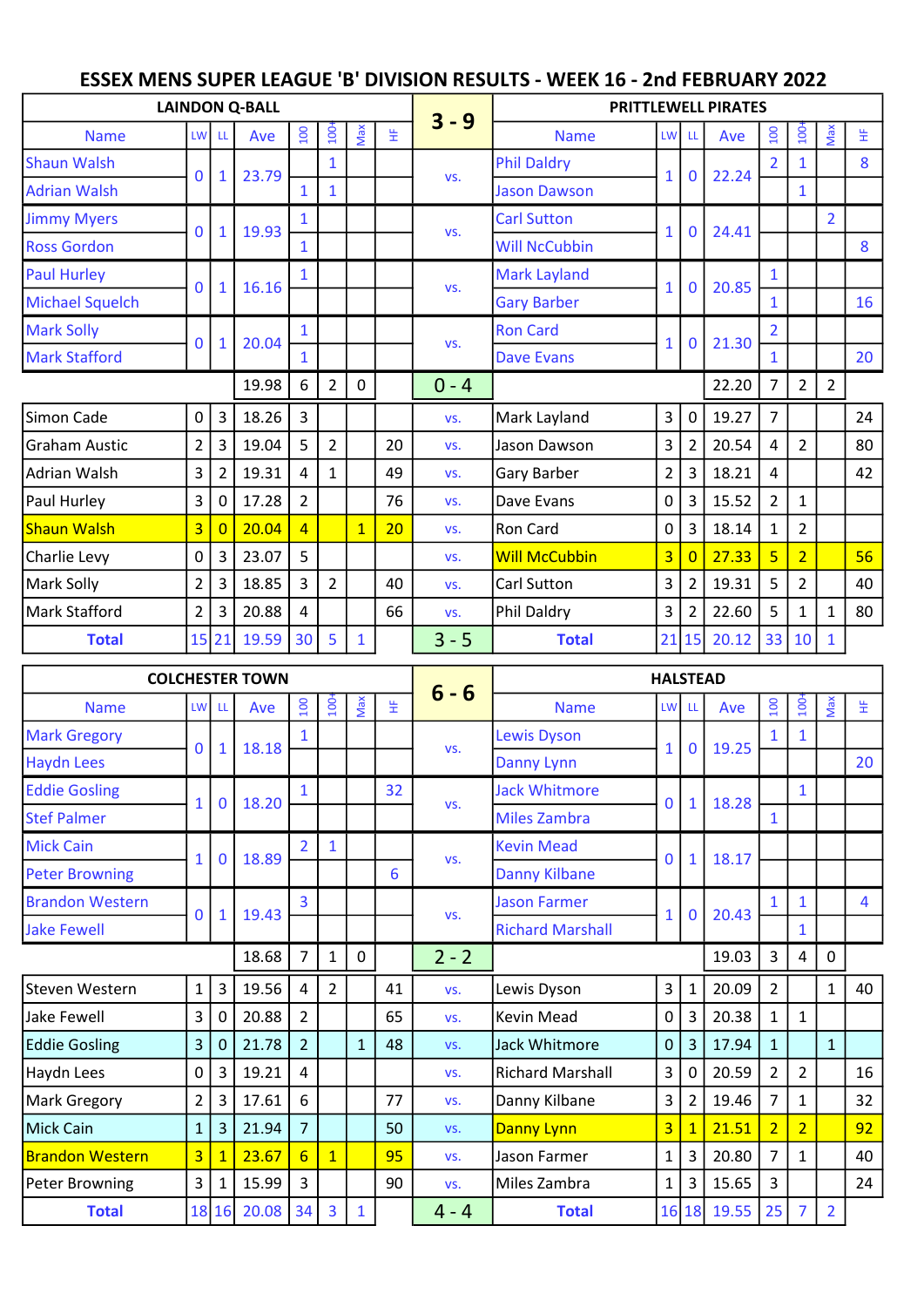## ESSEX MENS SUPER LEAGUE 'B' DIVISION RESULTS - WEEK 16 - 2nd FEBRUARY 2022

|                              |                 |                | <b>CRESSING TEMPLARS</b> |                  |                  |                |                |         | <b>CHELMSFORD CRUSADERS</b> |                |                         |       |                  |                |                         |                |  |  |  |
|------------------------------|-----------------|----------------|--------------------------|------------------|------------------|----------------|----------------|---------|-----------------------------|----------------|-------------------------|-------|------------------|----------------|-------------------------|----------------|--|--|--|
| <b>Name</b>                  | <b>LW</b>       | -LL            | Ave                      | 100              | 100 <sup>2</sup> | Max            | 뚶              | $7 - 5$ | <b>Name</b>                 | LW LL          |                         | Ave   | $\overline{100}$ | 100            | Max                     | 뚶              |  |  |  |
| <b>Stuart Wicks</b>          |                 |                |                          | 3                |                  |                |                |         | <b>George Wood</b>          |                |                         | 17.42 |                  |                |                         |                |  |  |  |
| <b>Adam Howard</b>           | 1               | 0              | 27.81                    | $\overline{3}$   |                  |                | 38             | VS.     | <b>Stewart Chapman</b>      | 0              | 1                       |       |                  |                |                         |                |  |  |  |
| <b>Dickie Pryke</b>          |                 |                | 25.67                    | 1                |                  |                | 70             |         | <b>Lewis Hayes</b>          | 0              |                         | 15.36 |                  |                |                         |                |  |  |  |
| <b>Kevin Williams-Taylor</b> | $\mathbf{1}$    | 0              |                          | $\overline{2}$   | 1                |                |                | VS.     | Lewis Chapman               |                | 1                       |       |                  |                |                         |                |  |  |  |
| <b>Bryan Willis</b>          | $\Omega$        |                | 17.53                    | 1                |                  |                |                |         | <b>Martin Compton</b>       |                | $\mathbf 0$             | 16.68 | 1                |                |                         |                |  |  |  |
| Leon Griffiths               |                 |                |                          | $\overline{2}$   |                  |                |                | VS.     | <b>Paul Goodwin</b>         | 1              |                         |       | $\overline{2}$   |                |                         | $\overline{2}$ |  |  |  |
| <b>Tim Franklin</b>          | $\Omega$        |                | 17.49                    | $\overline{2}$   | 1                |                |                |         | <b>Rob Wilks</b>            |                |                         |       | 3                |                |                         | 5              |  |  |  |
| <b>Daniel Hawkes</b>         |                 | 1              |                          |                  |                  |                |                | VS.     | <b>Nathalie Ramsey</b>      | 1              | 0                       | 17.56 |                  |                |                         |                |  |  |  |
|                              |                 |                | 22.12                    | 15               | $\overline{2}$   | $\mathbf 0$    |                | $2 - 2$ |                             |                |                         | 16.76 | 6                | 0              | $\mathbf 0$             |                |  |  |  |
| Dickie Pryke                 | $\mathbf{1}$    | 3              | 21.38                    | $\overline{2}$   |                  |                | 95             | VS.     | <b>Martin Compton</b>       | $\overline{3}$ | $\overline{1}$          | 24.25 | $\overline{4}$   | $\mathbf{1}$   |                         | 70             |  |  |  |
| Leon Griffiths               | $\overline{3}$  | 1              | 20.89                    | $\overline{7}$   | $\mathbf{1}$     |                | 40             | VS.     | Paul Goodwin                | $\mathbf{1}$   | $\overline{3}$          | 19.46 | 5                |                |                         | 48             |  |  |  |
| Christopher Holden           | $\overline{3}$  | $\mathbf 0$    | 23.12                    | 6                |                  |                | 60             | VS.     | Nathalie Ramsey             | 0              | $\overline{3}$          | 13.56 | 1                |                |                         |                |  |  |  |
| Kevin Williams-Taylor        | $\overline{2}$  | 3              | 19.86                    | 3                | $\mathbf{1}$     |                | 40             | VS.     | Rob Wilks                   | 3              | $\overline{2}$          | 23.12 | 10               | $\overline{2}$ |                         | 40             |  |  |  |
| Tim Franklin                 | $\overline{2}$  | 3              | 24.54                    | 1                | 3                | 1              | 68             | VS.     | George Wood                 | 3              | $\overline{2}$          | 23.51 | 5                | $\mathbf{1}$   | $\mathbf{1}$            | 88             |  |  |  |
| Stuart Wicks                 | $\overline{3}$  | 0              | 21.78                    | $\overline{2}$   |                  | 1              | 46             | VS.     | <b>Stewart Chapman</b>      | $\mathsf{O}$   | $\overline{\mathbf{3}}$ | 20.68 |                  | 1              |                         |                |  |  |  |
| Daniel Hawkes                | $\overline{3}$  | 0              | 20.04                    | $\overline{2}$   | $\mathbf{1}$     |                | 158            | VS.     | Lewis Hayes                 | 0              | 3                       | 16.23 |                  |                |                         |                |  |  |  |
| <b>Adam Howard</b>           | $\overline{3}$  | $\overline{0}$ | 23.48                    | $\overline{5}$   | $\mathbf{1}$     |                | 65             | VS.     | Lewis Chapman               | 0              | $\overline{3}$          | 11.52 |                  |                |                         |                |  |  |  |
| <b>Total</b>                 | 22              | 12             | 21.89                    | 28               | $\overline{7}$   | $\overline{2}$ |                | $5 - 3$ | <b>Total</b>                |                | 12 22                   | 19.04 | 26               | 5              | $\mathbf{1}$            |                |  |  |  |
|                              | <b>RAYLEIGH</b> |                |                          |                  |                  |                |                |         | <b>CANVEY STARR</b>         |                |                         |       |                  |                |                         |                |  |  |  |
| <b>Name</b>                  | LW              | LL             | Ave                      | $\overline{100}$ | $100+$           | Max            | 뚶              | $8 - 4$ | <b>Name</b>                 | LW LL          |                         | Ave   | 100              | $100 -$        | Max                     | 뚶              |  |  |  |
| <b>Rob Pengelly</b>          |                 |                |                          | 1                |                  |                |                |         | <b>Nigel Buckle</b>         |                |                         |       |                  | 1              |                         |                |  |  |  |
| <b>Carl Wakefield</b>        | 1               | 0              | 19.25                    | 1                |                  |                | 40             | VS.     | <b>Keith Thorne</b>         | 0              | 1                       | 18.46 |                  | $\mathbf{1}$   |                         |                |  |  |  |
| <b>Max Holmes</b>            |                 |                |                          | 1                |                  |                |                |         | <b>Steven Watkins</b>       |                |                         |       |                  |                |                         |                |  |  |  |
| <b>Tony Sauvary</b>          | 1               | $\mathbf 0$    | 18.54                    | 4                |                  |                | 4              | VS.     | <b>Joey Francis</b>         | 0              | 1                       | 15.51 |                  |                |                         |                |  |  |  |
| Dave St John                 |                 |                |                          | $\overline{2}$   |                  |                |                |         | <b>Peter Brown</b>          |                |                         |       | $\mathbf{1}$     |                |                         |                |  |  |  |
| <b>Darrell Claydon</b>       | 1               | 0              | 19.25                    | $\mathbf{1}$     |                  |                | $\overline{2}$ | VS.     | <b>Kevin Bright</b>         | $\mathbf{0}$   | 1                       | 18.46 | $\mathbf{1}$     |                |                         |                |  |  |  |
| <b>John Sutton</b>           |                 |                |                          |                  |                  |                | 80             |         | <b>Phil Halls</b>           |                |                         |       | 3                |                |                         |                |  |  |  |
| <b>James Cunningham</b>      | $\mathbf{1}$    | 0              | 20.02                    | $\mathbf{1}$     |                  |                |                | VS.     | <b>Michael Francis</b>      | $\mathbf{0}$   | 1                       | 20.35 |                  |                |                         |                |  |  |  |
|                              |                 |                | 19.26                    | 11               | $\mathbf 0$      | $\mathbf 0$    |                | $4 - 0$ |                             |                |                         | 18.20 | 5                | $\overline{2}$ | 0                       |                |  |  |  |
| Max Holmes                   | $\mathbf{1}$    | $\mathsf 3$    | 24.72                    | 4                | 1                |                | 8              | VS.     | <b>Phil Halls</b>           | $\overline{3}$ | $\overline{1}$          | 27.97 | $\overline{4}$   | $\overline{2}$ | $\overline{2}$          | 58             |  |  |  |
| John Sutton                  | 3               | 0              | 21.78                    | 3                | 1                | $\mathbf{1}$   | 47             | VS.     | Peter Brown                 | 0              | $\overline{3}$          | 21.11 | $\overline{2}$   | 1              |                         |                |  |  |  |
| Darrell Claydon              | $\overline{a}$  | 3              | 20.29                    | 7                | $\mathbf{1}$     |                | 24             | VS.     | <b>Nigel Buckle</b>         | 3              | $\overline{2}$          | 19.45 | 7                |                |                         | 108            |  |  |  |
| Carl Wakefield               | 0               | 3              | 19.21                    | $\overline{2}$   |                  |                |                | VS.     | Kevin Bright                | 3              | 0                       | 20.88 | 5                |                |                         | 114            |  |  |  |
| <b>Rob Pengelly</b>          | 3               | 0              | 15.99                    | 4                | $\mathbf{1}$     |                | 104            | VS.     | <b>Joey Francis</b>         | 0              | 3                       | 15.41 | $\overline{2}$   |                |                         |                |  |  |  |
| James Cunningham             | $\overline{3}$  | 1              | 21.89                    | $\overline{3}$   |                  |                | 60             | VS.     | <b>Steven Watkins</b>       | $\mathbf{1}$   | 3                       | 22.24 | 4                |                | $\overline{2}$          | 60             |  |  |  |
| Tony Sauvary                 | $\overline{a}$  | 3              | 21.10                    | $\overline{2}$   | $\mathbf{1}$     |                | 20             | VS.     | Keith Thorne                | 3              | $\overline{2}$          | 21.72 | 4                | $\overline{2}$ |                         | 94             |  |  |  |
| Dave St John                 | 3               | 0              | 19.52                    | $\overline{2}$   |                  |                | 117            | VS.     | <b>Freddie Francis</b>      | 0              | 3                       | 18.83 | 1                | 1              |                         |                |  |  |  |
| <b>Total</b>                 | 21              |                | 20.56                    | 27               | 5                | $\mathbf{1}$   |                | $4 - 4$ | <b>Total</b>                | 13 21          |                         | 20.95 | 29               | $6\,$          | $\overline{\mathbf{4}}$ |                |  |  |  |